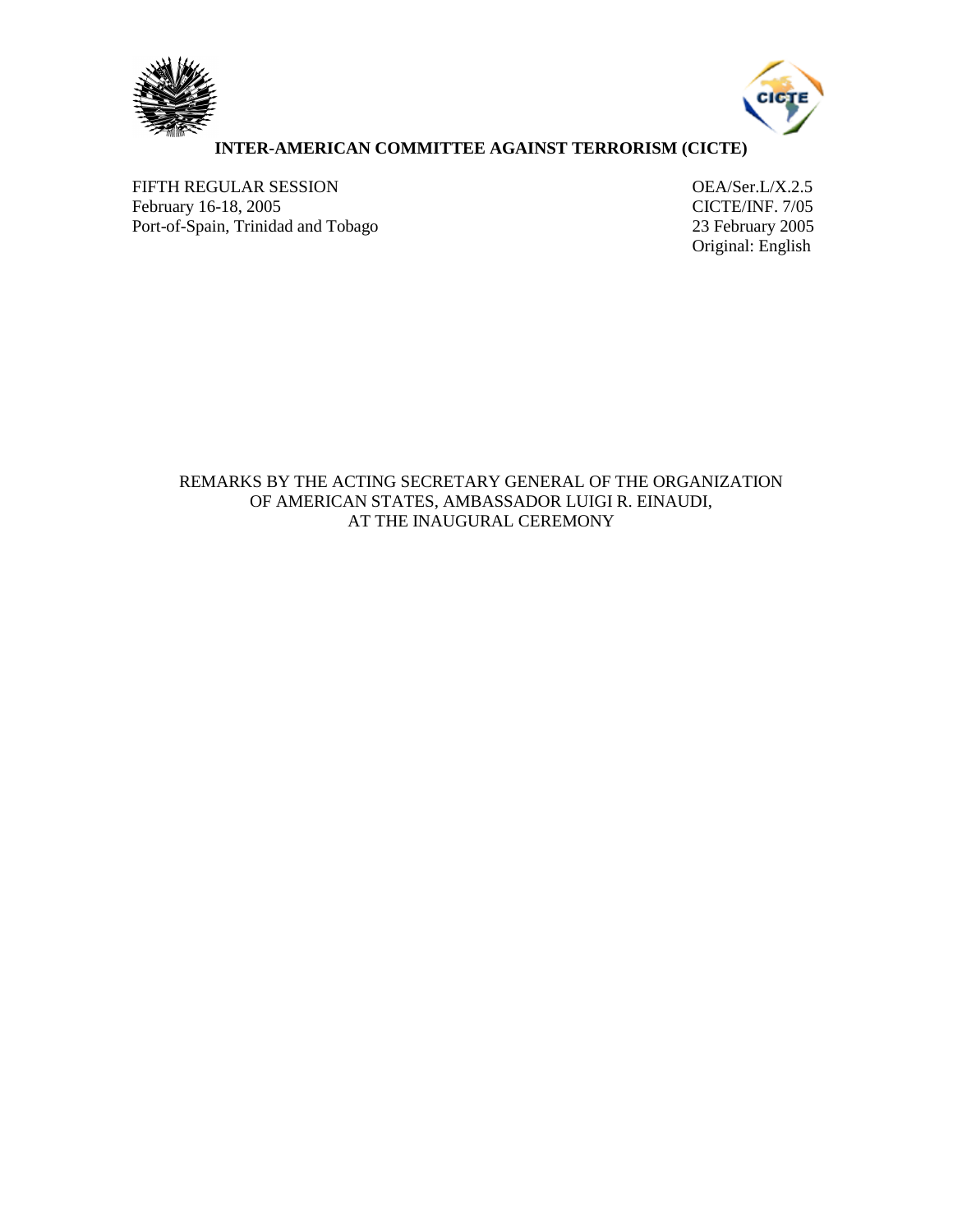## REMARKS BY THE ACTING SECRETARY GENERAL OF THE ORGANIZATION OF AMERICAN STATES, AMBASSADOR LUIGI R. EINAUDI, AT THE INAUGURAL CEREMONY

The first meeting of American Heads of State and Government attended by a Prime Minister of Trinidad and Tobago was held in Uruguay in April 1967. That was a little less than two months after Trinidad and Tobago had been admitted as a full member of the OAS and one week after Trinidad and Tobago had signed the Inter-American Treaty of Reciprocal Assistance. The Prime Minister, Dr Eric Williams, was emphatic at Punta del Este that among the convictions that had influenced his country's entry into the OAS was that, and I quote him, "We considered that hemispheric security was indispensable to our security and we considered it our responsibility to contribute to hemispheric solidarity".

Thirty eight years later, it is at least symbolic that this Fifth Regular Session of the Inter-American Committee Against Terrorism is taking place in Port-of-Spain with Uruguay as the outgoing Chair and Trinidad and Tobago the incoming Chair.

In this happy light, CICTE V is a reaffirmation of the commitment of Trinidad and Tobago to the security of the Hemisphere -- and of the commitment of the Americas as whole -- to solidarity in the fight against a threat whose insidious nature the Heads of State and Government who met in Uruguay in 1967 could not have imagined.

Today, among the Caribbean Community (CARICOM) Heads of Government, the Prime Minister of Trinidad and Tobago has responsibility for crime and security. I had occasion to meet briefly with Prime Minister Manning yesterday as he left for the Sixteenth Inter-Sessional Meeting of Heads of Government of CARICOM, in Paramaribo, Suriname. The OAS is grateful to Prime Minister Manning, to you, Minister Joseph, and to your Government for Trinidad and Tobago's commitment, for your initiatives in guiding the agenda and preparations for this session, for your willingness to share your experience and lessons learnt with us all. We deeply appreciate the work of the Trinidad and Tobago Ministry of National Security, its CICTE Office, under Mr. Overand Padmore, the dedication of your Principal Representative, National Coordinator and staff, and the excellent arrangements put in place for this meeting

Thus it is that I am very pleased to help open this Fifth Regular Session of CICTE. It has been a source of great satisfaction to see CICTE mature since September 11th, 2001 into an internationally-recognized model of counter terrorism cooperation and capacity-building. The Member States have shown the commitment to design practical programs to strengthen the safety of the people of the Americas. I wish to recognize publicly the CICTE Secretariat and the National Points of Contact for their work.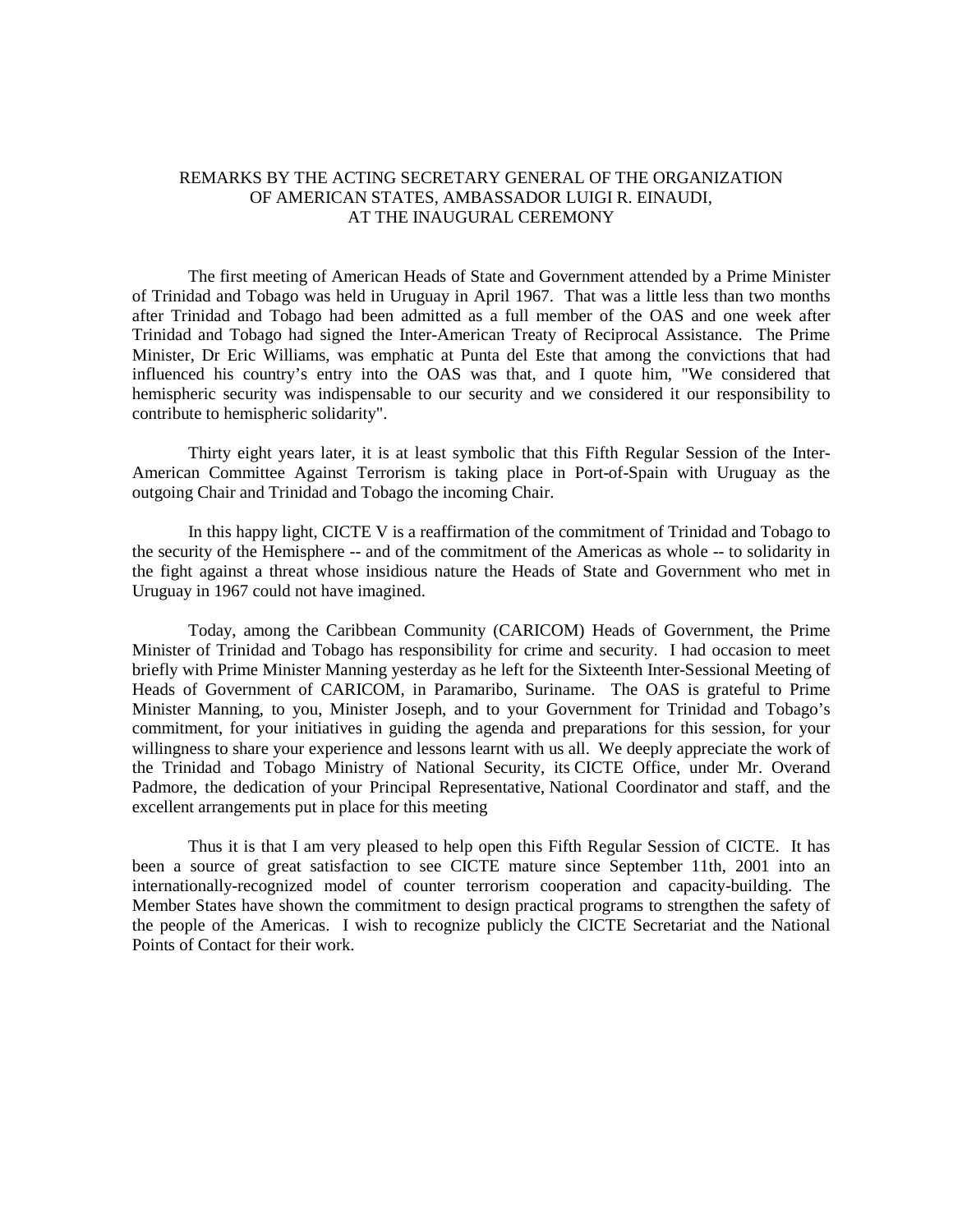The Americas themselves have been gratefully spared the devastation of major attacks since the tragedies of 2001, but we cannot rest on our laurels. The Madrid attacks eleven months ago, like the 2002 bombings in Bali, a major tourist destination, and a series of deadly explosions elsewhere in the Philippines just this past Monday, all demonstrate that seemingly safe areas far removed from zones of active conflict are not immune.

How do we judge if our strategies are effective? The threat is insidious precisely because we can never be sure that we have done enough. The CICTE work plan ambitiously calls for action in several critical areas, including border controls, money laundering and cyber security. Yet obtaining action in the absence of a visibly clear and present danger can be difficult, particularly in the face of competing demands for resources, which we face in all our countries.

The Member States negotiated, signed, and brought into force the Inter-American Convention against Terrorism with record speed. With all thirty four countries as signatories it is an important expression of solidarity. With 12 States Party now, it has become a critical legal framework authorizing cooperation within a framework of international law and human rights. Now that the required ratifications have been deposited, I will shortly convene a consultation among the States Party.

Two things need to happen now.

First, member states which have not yet done so should make every effort to ratify the Convention as soon as possible. The states that have ratified come from every part of the hemisphere, with two countries from the Caribbean and four from Central America joining four from South America and two from North America. Cooperation against terrorism is for everyone, regardless of size, geographic location, or ideology.

Second, all member states should take the steps necessary to harmonize the provisions of this treaty and of U.N. Security Council Resolution 1373 with their own national legislation. The CICTE Secretariat and the U.N. Office of Drug Control have worked closely with Member States to identify problems and to solve them in conformity with both national and international law.

In these last few days, at the request of the Government of St Vincent and the Grenadines, the General Secretariat, through its Department of Democratic and Political Affairs and with the collaboration of CICTE, has been coordinating with the Attorney General of St Vincent and the Grenadines the organization of a "Conference on Legislative Action against Terrorism." The Conference would be held at the end of May 2005 in Kingstown, St. Vincent, and its purpose will be to analyze legislation to combat terrorism in each of the OECS countries that are also members of the OAS.

In several states, however, implementing legislation has stalled. Countering terrorism does not always receive the priority it should. The criminalization of the terrorist acts enumerated in the Convention is not controversial. The Declarations of San Salvador and Montevideo emphatically condemn them, and the Convention defines defenses fully consistent with human rights.